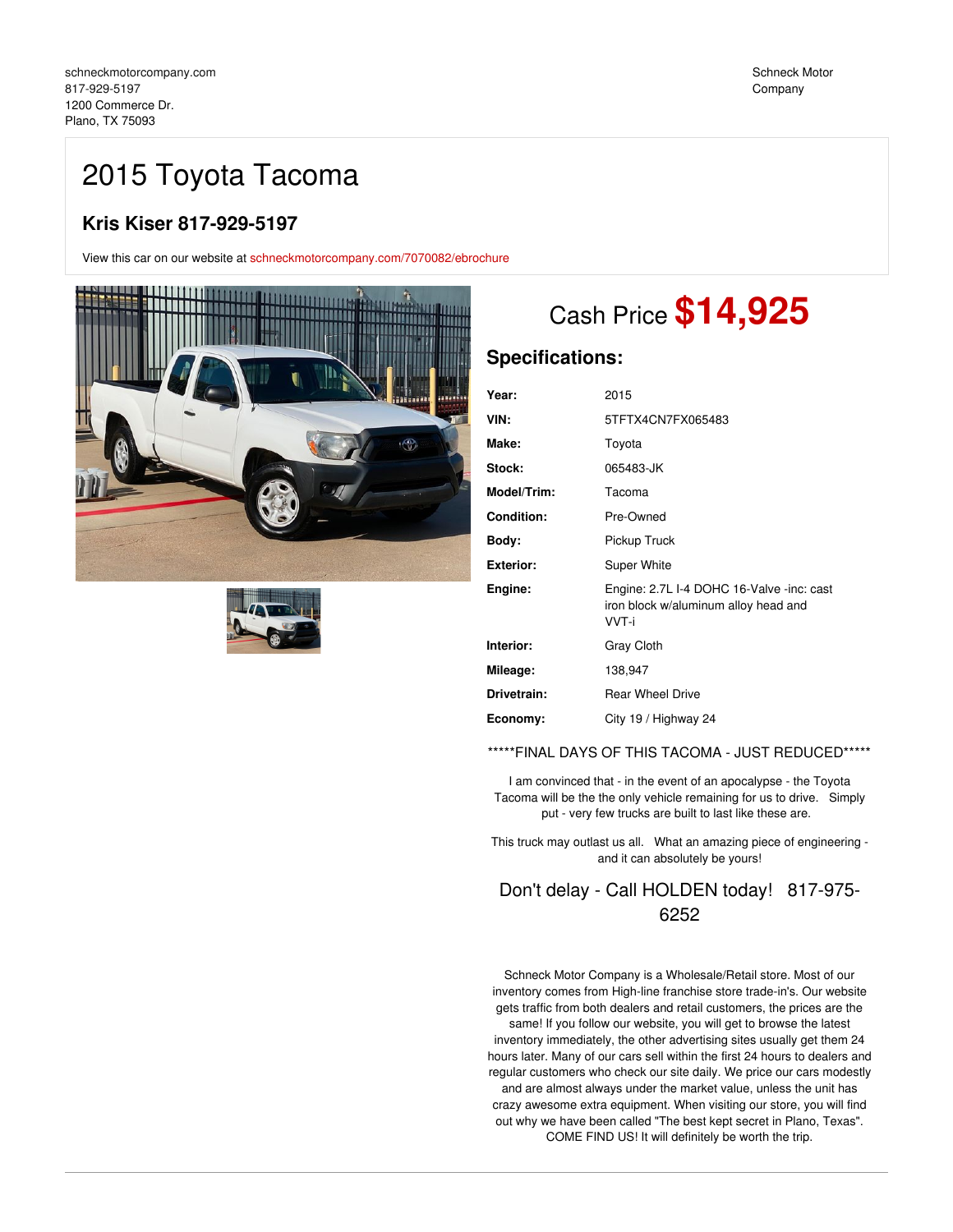#### 2015 Toyota Tacoma Schneck Motor Company - 817-929-5197 - View this car on our website at[schneckmotorcompany.com/7070082/ebrochure](https://schneckmotorcompany.com/vehicle/7070082/2015-toyota-tacoma-plano-tx-75093/7070082/ebrochure)

| <b>Our Location:</b>                                                                                                                                                                                                                                                                                                                                                                                     |                                                                                                                                                                                                                      |
|----------------------------------------------------------------------------------------------------------------------------------------------------------------------------------------------------------------------------------------------------------------------------------------------------------------------------------------------------------------------------------------------------------|----------------------------------------------------------------------------------------------------------------------------------------------------------------------------------------------------------------------|
| PRESTON SQUARE<br>WYNDEMERE<br>Larkel St<br>Junction Dr.<br>Mitsubishi at Don<br>W Plano Rfth<br><b>Herring North</b><br>ô<br><b>CarMax</b><br><b>EchoPark Automotive</b><br>Dallas (Plano)<br>Commerc<br>Huffines Hyundai Plano<br><b>Starcenter Community</b><br>٠<br>Ice/Rink Plano<br>WhiteWater Express o<br>Car Wash Plano Coit<br>Summit Climbing,<br><b>Yoga and Fitness</b><br>Maples<br>oogle% | Bonniebrook Dr.<br>Brookshire Dr.<br>Jomar Dr.<br>Jomar Dr.<br>Jackson Dr<br>WOODBURN<br><b>ESTATES</b><br>Robin Rd<br>John Paul II High School<br>John Paul II High School<br>East Sports Complex<br>Map data @2022 |

#### 2015 Toyota Tacoma

Schneck Motor Company - 817-929-5197 - View this car on our website at[schneckmotorcompany.com/7070082/ebrochure](https://schneckmotorcompany.com/vehicle/7070082/2015-toyota-tacoma-plano-tx-75093/7070082/ebrochure)

## **Installed Options**

### **Interior**

- 2 12V DC Power Outlets- Air Filtration- Analog Appearance- Cloth Door Trim Insert
- Cloth Seat Trim (FF)- Day-Night Rearview Mirror- Delayed Accessory Power
- Driver Foot Rest- Driver Seat- Fixed Rear Head Restraints- Fixed Rear Windows - Front Bucket Seats -inc: 4-way adjustable seats w/passenger-side fold-flat, active
- headrests, center console w/covered armrest and storage compartment - Front Center Armrest- Front Cigar Lighter(s)- Front Cupholder- Front Map Lights
- Full Carpet Floor Covering- Full Cloth Headliner
- Gauges -inc: Speedometer, Odometer, Engine Coolant Temp, Tachometer and Trip **Odometer**
- Glove Box
- Instrument Panel Covered Bin, Driver / Passenger And Rear Door Bins and 2nd Row Underseat Storage
- Interior Trim -inc: Metal-Look Interior Accents
- Jump Front Facing Fold-Up Cushion Rear Seat- Manual Air Conditioning
- Manual Tilt/Telescoping Steering Column
- Mini Overhead Console w/Storage, Rear Console w/Storage and 2 12V DC Power Outlets
- Passenger Seat- Passenger Visor Vanity Mirror
- Power 1st Row Windows w/Driver 1-Touch Down Power Door Locks- Rear Cupholder
- Regular Dome Lighting- Urethane Gear Shifter Material

#### **Exterior**

- Tires: P215/70R15 AS- Wheels: 15" x 6J+45 Style Steel- Tailgate Rear Cargo Access
- Steel Spare Wheel- Reverse Opening Rear Doors- Regular Composite Box Style
- Rear Splash Guards- Light Tinted Glass- LED Brakelights- Integrated Storage
- Fully Galvanized Steel Panels- Full-Size Spare Tire Stored Underbody w/Crankdown
- Front Windshield -inc: Sun Visor Strip- Fixed Rear Window- Fixed Interval Wipers